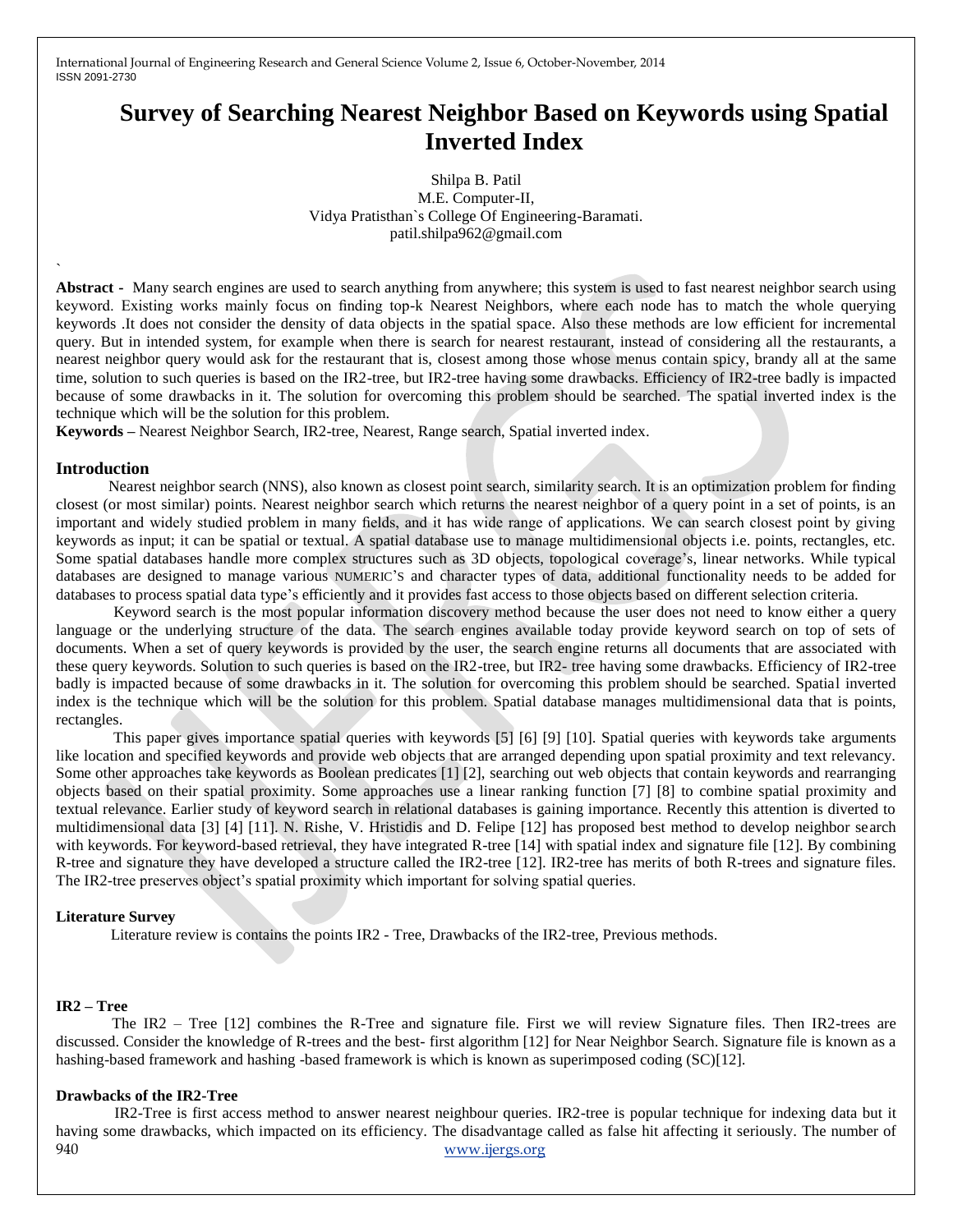International Journal of Engineering Research and General Science Volume 2, Issue 6, October-November, 2014 ISSN 2091-2730

false positive ratio is large when the aim of the final result is far away from the query point and also when the result is simply empty. In these cases, the query algorithm will load the documents of many objects; as each loading necessitates a random access, it acquires costly overhead [12].

## **Keyword search on spatial databases**

This work, mainly focus on finding top-k Nearest Neighbors, in this method each node has to match the whole querying keywords. As this method match the whole query to each node, it does not consider the density of data objects in the spatial space. When number of queries increases then it leads to lower the efficiency and speed. They present an efficient method to answer top-k spatial keyword queries. This work has the following contributions: 1) the problem of top-k spatial keyword search is defined. 2) The IR2-Tree is proposed as an efficient indexing structure to store spatial and textual information for a set of objects. There are efficient algorithms are used to maintain the IR2-tree, that is, insert and delete objects. 3) An efficient incremental algorithm is presented to answer top-k spatial keyword queries using the IR2-Tree. Its performance is estimated and compared to the current approaches. Real datasets are used in our experiments that show the significant improvement in execution times.

Disadvantages: -

- 1. Each node has to match with querying keyword. So it affects on performance also it becomes time consuming and maximizing searching space.
- 2. IR2-tree has some drawbacks.

## **Processing Spatial-Keyword (SK) Queries in Geographic Information Retrieval (GIR) Systems.**

Location based information stored in GIS database. These information entities of such databases have both spatial and textual descriptions. This paper proposes a framework for GIR system and focus on indexing strategies that can process spatial keyword query. The following contributions in this paper: 1) It gives framework for query processing in Geo- graphic Information Retrieval (GIR) Systems. 2) Develop a novel indexing structure called KR\*-tree that captures the joint distribution of keywords in space and significantly improves performance over existing index structures. 3) This method have conducted experiments on real GIS datasets showing the effectiveness of our techniques compared to the existing solutions. It introduces two index structures to store spatial and textual information.

A) Separate index for spatial and text attributes:

Advantages: -

- 1. Easy of maintaining two separate indices.
- 2. Performance bottleneck lies in the number of candidate object generated during the filtering stage.

Disadvantages: -

- 1. If spatial filtering is done first, many objects may lie within a query is spatial extent, but very few of them are relevant to query keywords. This increases the disk access cost by generating a large number of candidate objects. The subsequent stage of keyword filtering becomes expensive.
- B) Hybrid index

Advantages and limitations: -

1. When query contains keywords that closely correlated in space, this approach suffer from paying extra disk cost accessing R\*-tree and high overhead in subsequent merging process.

#### **Hybrid Index Structures for Location-based Web Search.**

941 www.ijergs.org There is more and more research interest in location-based web search, i.e. searching web content whose topic is related to a particular place or region. This type of search contains location information; it should be indexed as well as text information. text search engine is set-oriented where as location information is two-dimensional and in Euclidean space. In previous paper we see same two indexes for spatial as well as text information. This creates new problem, i.e. how to combine two types of indexes. This paper uses hybrid index structure, to handle textual and location based queries, with help of inverted files and R\*-trees. It considered three strategies to combine these indexes namely: 1) inverted file and  $R^*$ -tree double index. 2) first inverted file then  $R^*$ -tree. 3) first  $R^*$ -tree then inverted file. It implements search engine to check performance of hybrid structure, that contains four parts:(1) an extractor which detects geographical scopes of web pages and represents geographical scopes as multiple MBRs based on geographical coordinates. (2) The work of indexer is use to build hybrid index structures integrate text and location information. (3) The work of ranker is to ranks